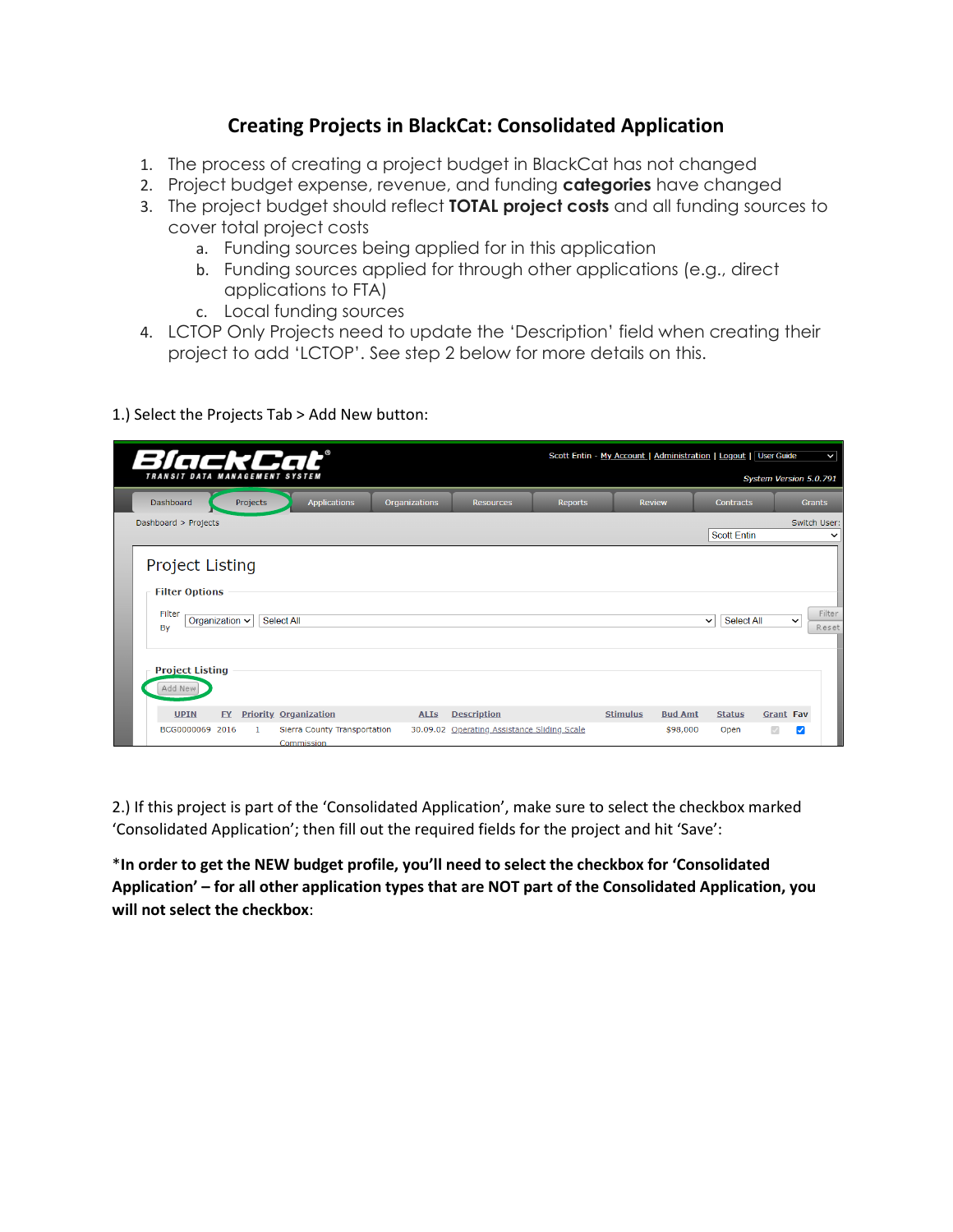| Project Details - Add New                             |                   |                                             |
|-------------------------------------------------------|-------------------|---------------------------------------------|
| <b>Project Information</b>                            |                   |                                             |
| FY:                                                   | Select One $\sim$ |                                             |
| <b>Stimulus Funds*:</b>                               | Select One $\vee$ |                                             |
| <b>Consolidated</b><br><b>Application:</b>            | ✓                 | Helpful Hint: Select 'Lookup' button to     |
| <b>FTA Line Item Code:</b>                            | Lookup            | choose which project type/ALI this budget   |
| <b>Description:</b>                                   |                   | profile is going to be for. Consolidated    |
| <b>Total Estimated Cost:</b>                          |                   | application budgets are associated to       |
| <b>Priority:</b>                                      |                   |                                             |
| <b>Project Begin Date:</b>                            | Ë                 | vehicle capital, operating, preventive      |
| <b>Project End Date:</b>                              | m                 | maintenance, and planning projects only.    |
| <b>RFP/IFB Issue Date:</b>                            | õ.                |                                             |
| <b>Contract Award Date:</b>                           | Ě                 |                                             |
| <b>Initial Delivery Date:</b>                         | m                 | LCTOP Only Projects can update the          |
| <b>Final Delivery Date:</b>                           | Ħ                 | 'Description' field to add the text 'LCTOP' |
| <b>Contract Completion</b><br>Date:                   | Ħ                 | as an identifier for those who are only     |
| <b>Does Your MPO</b><br><b>Program your Projects:</b> | $O$ Yes $O$ No    | applying for this one program to help       |
| FTIP#                                                 |                   | differentiate.                              |
| <b>FTIP Approval Date:</b>                            |                   |                                             |
| <b>STIP Reference #:</b>                              |                   |                                             |
| Notes:                                                |                   |                                             |
| Save<br>Cancel                                        |                   |                                             |

3.) Select the Funding Request section – and proceed to filling out your budget details, hit 'Save' each time you update the funding page:

| <b>Project Details</b><br><b>Funding Request</b> | <b>Project Information</b><br>Ability Counts: Operating Assistance Sliding Scale                        |      |                            |                                             |                                                   |                                        |
|--------------------------------------------------|---------------------------------------------------------------------------------------------------------|------|----------------------------|---------------------------------------------|---------------------------------------------------|----------------------------------------|
| <b>Documents</b>                                 | <b>UPIN: BCG0003172</b><br><b>Status: In Development</b><br>Delete<br>Select<br><b>Funding Requests</b> |      |                            | Created by Scott Entin on 2/9/2022 08:18 AM | Last Modified by Scott Entin on 2/9/2022 08:18 AM |                                        |
|                                                  | <b>Status</b>                                                                                           | Year |                            | <b>Allocated</b>                            | Expand All  <br><b>Fncumbered</b>                 | <b>Collapse All</b><br><b>Modified</b> |
|                                                  | Not Submitted<br>Select                                                                                 | 2023 | <b>Requested</b><br>\$0.00 | \$0.00                                      | \$0.00                                            | 2/8/2022                               |
|                                                  |                                                                                                         |      |                            |                                             |                                                   |                                        |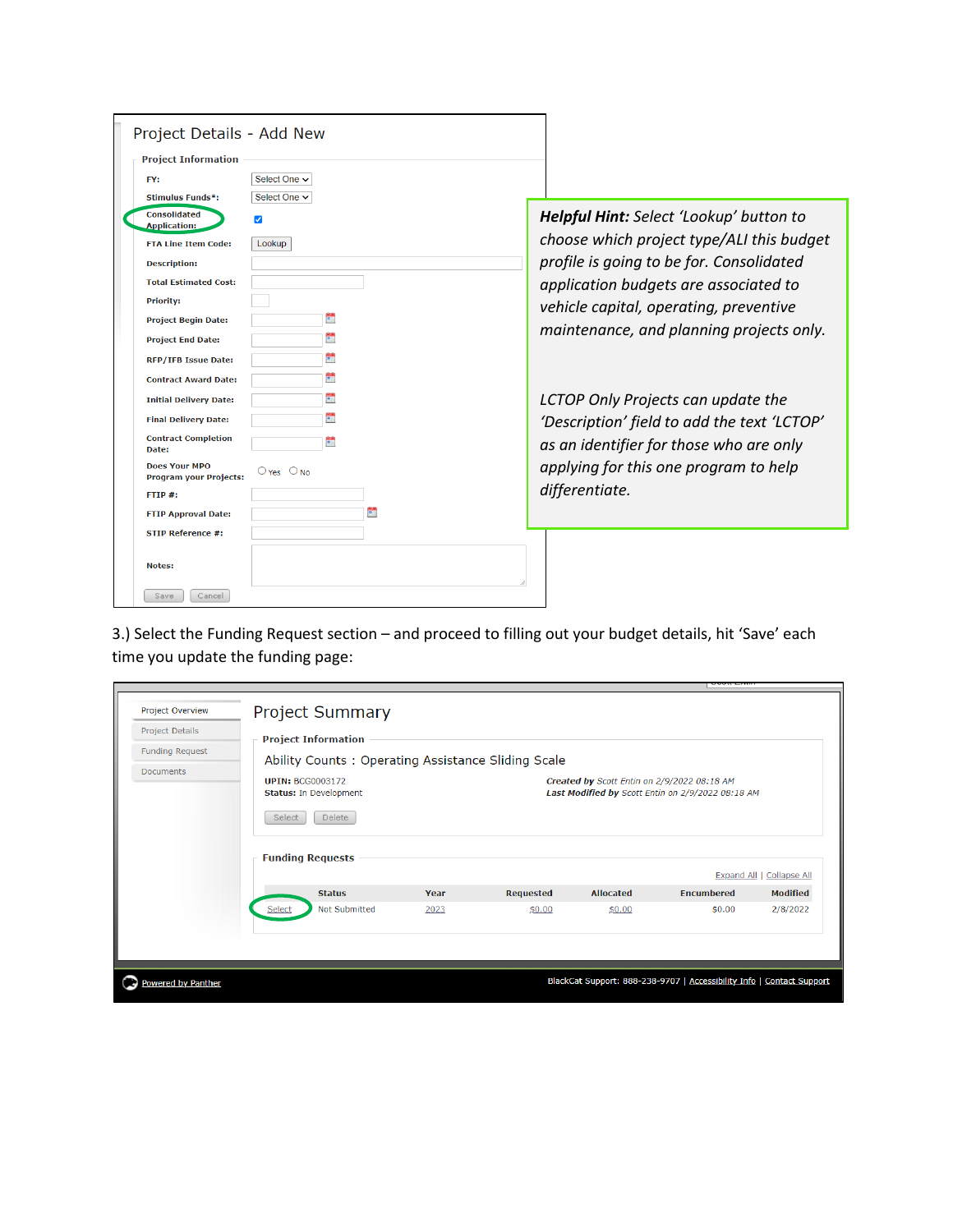| <b>Line Item Name</b>                  | <b>Project Amount</b> |
|----------------------------------------|-----------------------|
| <b>Total DIRECT Operating Expenses</b> |                       |
| Salaries & Wages                       |                       |
| <b>Fringe Benefits</b>                 |                       |
| Communications                         |                       |
| <b>Contractual Services</b>            |                       |
| Equipment                              |                       |
| <b>Occupancy Costs</b>                 |                       |
| Personnel Costs                        |                       |
| <b>Supplies</b>                        |                       |
| <b>Training</b>                        |                       |
| <b>Travel</b>                          |                       |
| <b>Vehicle Costs</b>                   |                       |
| <b>Total Expenses</b>                  | \$0.00                |
| <b>Less Ineligible Expenses</b>        |                       |
| <b>Charter and School Use</b>          |                       |
| Depreciation                           |                       |
| <b>Total Ineligible</b>                | \$0.00                |
| <b>Revenue Budget Category</b>         |                       |
| Passenger Fares                        |                       |
| Advertising                            |                       |
| Contracting                            |                       |
|                                        |                       |
|                                        |                       |
| <b>Total Revenue</b>                   | \$0.00                |
| <b>Other Federal Funds Committed</b>   |                       |
| Section 5309                           |                       |
| Section 5307                           |                       |
| Other                                  |                       |
| <b>Total Fed In-Hand</b>               | \$0.00                |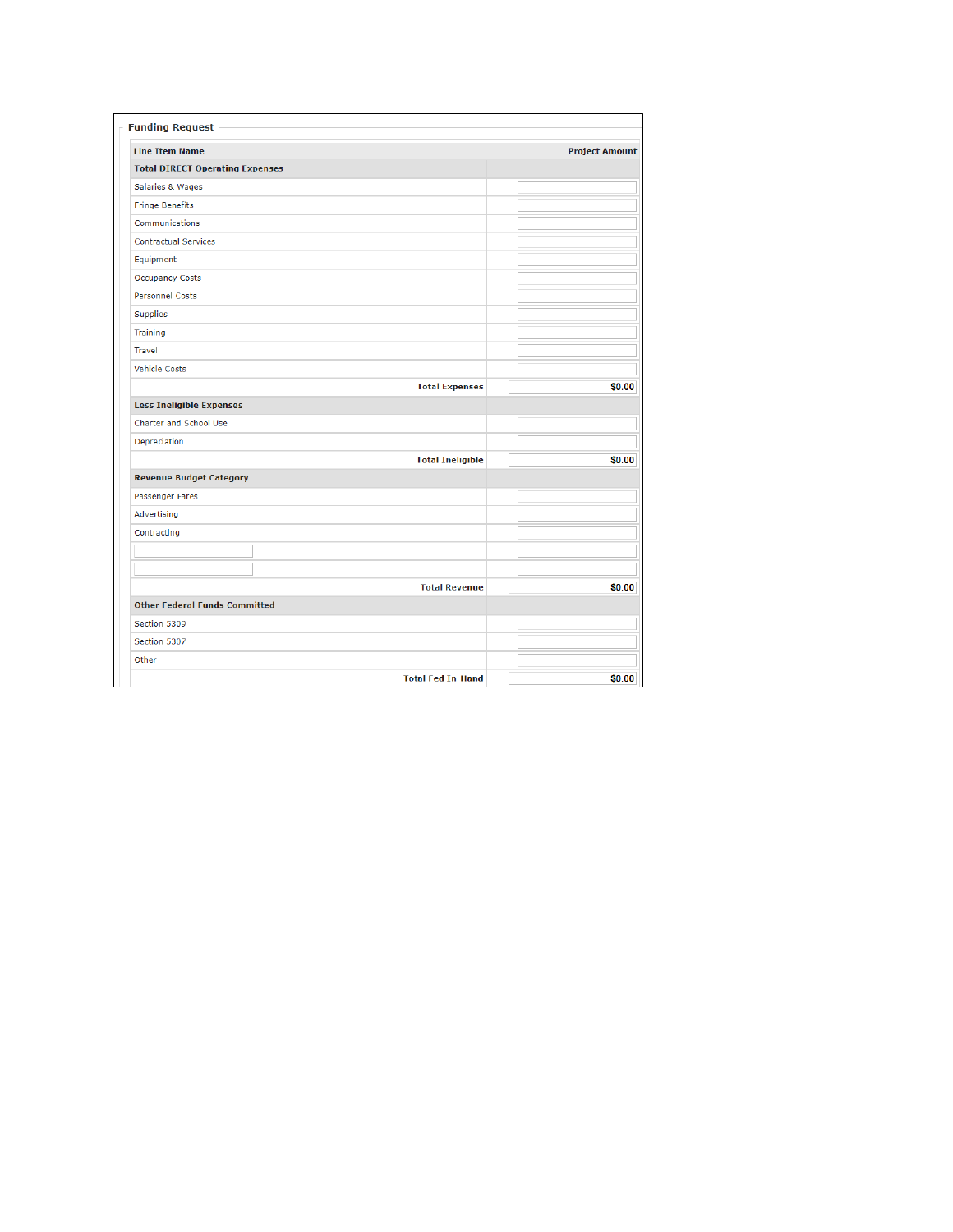| Section 5311 CMAQ<br>Section 5311<br>Section 5311(f)<br><b>Total Fed Funds Requested</b><br><b>Project Funding Summary</b><br>Total Eligible Project Cost (Expenses - Ineligible)<br>Deficit (Total Eligible - Revenue)<br>Total Federal Funds (In-Hand + Fed Requested)<br>Calculated Federal Share (can not exceed 55.33%)<br>Minimum Local Match 44.67%<br><b>State Match</b><br><b>LCTOP</b> (State)<br>SB1. State of Good Repair (State)<br>Transit Development Act (State)<br><b>Subtotal</b><br><b>Local Match</b> | \$0.00<br>\$0.00<br>\$0.00<br>\$0.00<br>\$0.00<br>\$0.00 |
|---------------------------------------------------------------------------------------------------------------------------------------------------------------------------------------------------------------------------------------------------------------------------------------------------------------------------------------------------------------------------------------------------------------------------------------------------------------------------------------------------------------------------|----------------------------------------------------------|
|                                                                                                                                                                                                                                                                                                                                                                                                                                                                                                                           |                                                          |
|                                                                                                                                                                                                                                                                                                                                                                                                                                                                                                                           |                                                          |
|                                                                                                                                                                                                                                                                                                                                                                                                                                                                                                                           |                                                          |
|                                                                                                                                                                                                                                                                                                                                                                                                                                                                                                                           |                                                          |
|                                                                                                                                                                                                                                                                                                                                                                                                                                                                                                                           |                                                          |
|                                                                                                                                                                                                                                                                                                                                                                                                                                                                                                                           |                                                          |
|                                                                                                                                                                                                                                                                                                                                                                                                                                                                                                                           |                                                          |
|                                                                                                                                                                                                                                                                                                                                                                                                                                                                                                                           |                                                          |
|                                                                                                                                                                                                                                                                                                                                                                                                                                                                                                                           |                                                          |
|                                                                                                                                                                                                                                                                                                                                                                                                                                                                                                                           |                                                          |
|                                                                                                                                                                                                                                                                                                                                                                                                                                                                                                                           |                                                          |
|                                                                                                                                                                                                                                                                                                                                                                                                                                                                                                                           |                                                          |
|                                                                                                                                                                                                                                                                                                                                                                                                                                                                                                                           |                                                          |
|                                                                                                                                                                                                                                                                                                                                                                                                                                                                                                                           |                                                          |
|                                                                                                                                                                                                                                                                                                                                                                                                                                                                                                                           |                                                          |
|                                                                                                                                                                                                                                                                                                                                                                                                                                                                                                                           |                                                          |
|                                                                                                                                                                                                                                                                                                                                                                                                                                                                                                                           |                                                          |
|                                                                                                                                                                                                                                                                                                                                                                                                                                                                                                                           |                                                          |
|                                                                                                                                                                                                                                                                                                                                                                                                                                                                                                                           |                                                          |
|                                                                                                                                                                                                                                                                                                                                                                                                                                                                                                                           |                                                          |
|                                                                                                                                                                                                                                                                                                                                                                                                                                                                                                                           |                                                          |
| <b>Subtotal</b>                                                                                                                                                                                                                                                                                                                                                                                                                                                                                                           | \$0.00                                                   |
| <b>Total Match</b>                                                                                                                                                                                                                                                                                                                                                                                                                                                                                                        | \$0.00                                                   |
| Over/Under (Cannot be negative)                                                                                                                                                                                                                                                                                                                                                                                                                                                                                           | \$0.00                                                   |
|                                                                                                                                                                                                                                                                                                                                                                                                                                                                                                                           |                                                          |
| <b>Toll Credit Request</b>                                                                                                                                                                                                                                                                                                                                                                                                                                                                                                |                                                          |
|                                                                                                                                                                                                                                                                                                                                                                                                                                                                                                                           |                                                          |

4.) Upload your project(s) to your Application by opening up your Application Opportunity, and selecting 'Attach' link:

(note – the year of the project must match the year on the application in order to show up as an option to choose from)

|                 |                                    | <b>Budget Request Summary</b>                                                     |  |                      |
|-----------------|------------------------------------|-----------------------------------------------------------------------------------|--|----------------------|
|                 |                                    |                                                                                   |  |                      |
|                 |                                    | There are no projects attached to this grant opportunity.                         |  |                      |
| <b>Projects</b> |                                    |                                                                                   |  | Attach               |
|                 |                                    | O                                                                                 |  |                      |
| $\odot$         | Download<br><b>Requires Upload</b> | LCTOP Allocation Request Signature Pages 21-22<br><b>Optional</b> Upload Complete |  | <b>Attach Upload</b> |
| $\odot$         |                                    | Download   LCTOP Final Allocation Request 21-22                                   |  | <b>Attach Upload</b> |
| $\odot$         | Download                           | Agency Scorecard (5339)                                                           |  | <b>Attach Upload</b> |
| $\odot$         | Download                           | Programming Request Worksheet (5339)                                              |  | <b>Attach Upload</b> |
|                 | Download                           | Programming Request (5339)                                                        |  | Attach Upload        |
| $\odot$         |                                    |                                                                                   |  |                      |